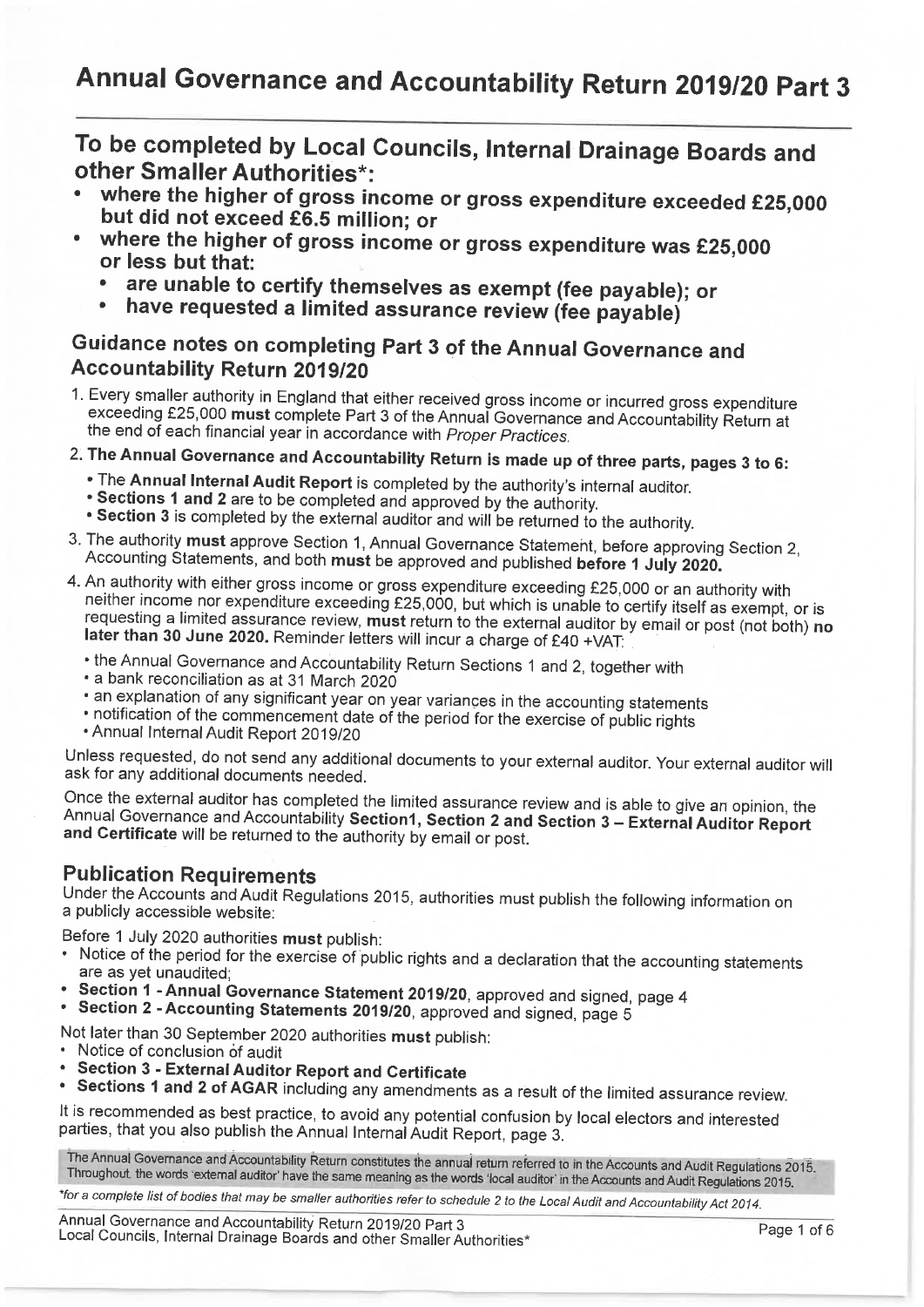#### Guidance notes on completing Part 3 of the Annual Governance and **Accountability Return 2019/20**

- The authority must comply with Proper Practices in completing Sections 1 and 2 of this Annual Governance and Accountability Return. Proper Practices are found in the Practitioners' Guide\* which is updated from time to time and contains everything needed to prepare successfully for the financial year-end and the subsequent work by the external auditor.
- Make sure that the Annual Governance and Accountability Return is complete (no highlighted boxes left empty), and is properly signed and dated. Where amendments are made by the authority to the AGAR after it has been approved by the authority and before it has been reviewed by the external auditor, the Chairman and RFO should initial the amendments and if necessary republish the amended AGAR and recommence the period for the exercise of public rights. If the AGAR contains unapproved or unexplained amendments, it may be returned and additional costs will be incurred.
- The authority should receive and note the annual internal audit report if possible before approving the annual governance statement and the accounts.
- Use the checklist provided below to review the Annual Governance and Accountability Return for completeness before returning it to the external auditor by email or post (not both) no later than 30 June 2020.
- Do not send the external auditor any information not specifically requested. However, you must inform your external auditor about any change of Clerk, Responsible Financial Officer or Chairman, and provide relevant email addresses and telephone numbers.
- Make sure that the copy of the bank reconciliation to be sent to your external auditor with the Annual Governance and Accountability Return covers all the bank accounts. If the authority holds any short-term investments, note their value on the bank reconciliation. The external auditor must be able to agree the bank reconciliation to Box 8 on the accounting statements (Section 2, page 5). An explanation must be provided of any difference between Box 7 and Box 8. More help on bank reconciliation is available in the Practitioners' Guide\*.
- Explain fully significant variances in the accounting statements on page 5. Do not just send a copy of the detailed accounting records instead of this explanation. The external auditor wants to know that you understand the reasons for all variances. Include complete numerical and narrative analysis to support the full variance.
- If the external auditor has to review unsolicited information, or receives an incomplete bank reconciliation, or variances are not fully explained, additional costs may be incurred.
- Make sure that the accounting statements add up and that the balance carried forward from the previous year (Box 7 of 2019) equals the balance brought forward in the current year (Box 1 of 2020).
- The Responsible Financial Officer (RFO), on behalf of the authority, must set the period for the exercise of public rights. From the commencement date for a single period of 30 consecutive working days, the approved accounts and accounting records can be inspected. Whatever period the RFO sets it must include a common inspection period – during which the accounts and accounting records of all smaller authorities must be available for public inspection – of the first ten working days of July.
- The authority must publish the information required by Regulation 15 (2), Accounts and Audit Regulations 2015, including the period for the exercise of public rights and the name and address of the external auditor before 1 July 2020.

| Completion checklist - 'No' answers mean you may not have met requirements |                                                                                                                                                                                |               | No |
|----------------------------------------------------------------------------|--------------------------------------------------------------------------------------------------------------------------------------------------------------------------------|---------------|----|
| All sections                                                               | Have all highlighted boxes have been completed?                                                                                                                                |               |    |
|                                                                            | Has all additional information requested, including the dates set for the period<br>for the exercise of public rights, been provided for the external auditor?                 |               |    |
| Internal Audit Report                                                      | Have all highlighted boxes been completed by the internal auditor and explanations provided?                                                                                   |               |    |
| Section 1                                                                  | For any statement to which the response is 'no', has an explanation been published?                                                                                            | $\mathcal{N}$ |    |
| Section 2                                                                  | Has the authority's approval of the accounting statements been confirmed by<br>the signature of the Chairman of the approval meeting?                                          |               |    |
|                                                                            | Has an explanation of significant variations from last year to this year been published?                                                                                       |               |    |
|                                                                            | Has the bank reconciliation as at 31 March 2020 been reconciled to Box 8?                                                                                                      |               |    |
|                                                                            | Has an explanation of any difference between Box 7 and Box 8 been provided?                                                                                                    |               |    |
| Sections 1 and 2                                                           | Trust funds - have all disclosures been made if the authority as a body corporate is a<br>sole managing trustee? NB: do not send trust accounting statements unless requested. |               |    |

#### \*Governance and Accountability for Smaller Authorities in England - a Practitioners' Guide to Proper Practices. can be downloaded from www.nalc.gov.uk or from www.ada.org.uk

Annual Governance and Accountability Return 2019/20 Part 3 Local Councils, Internal Drainage Boards and other Smaller Authorities\*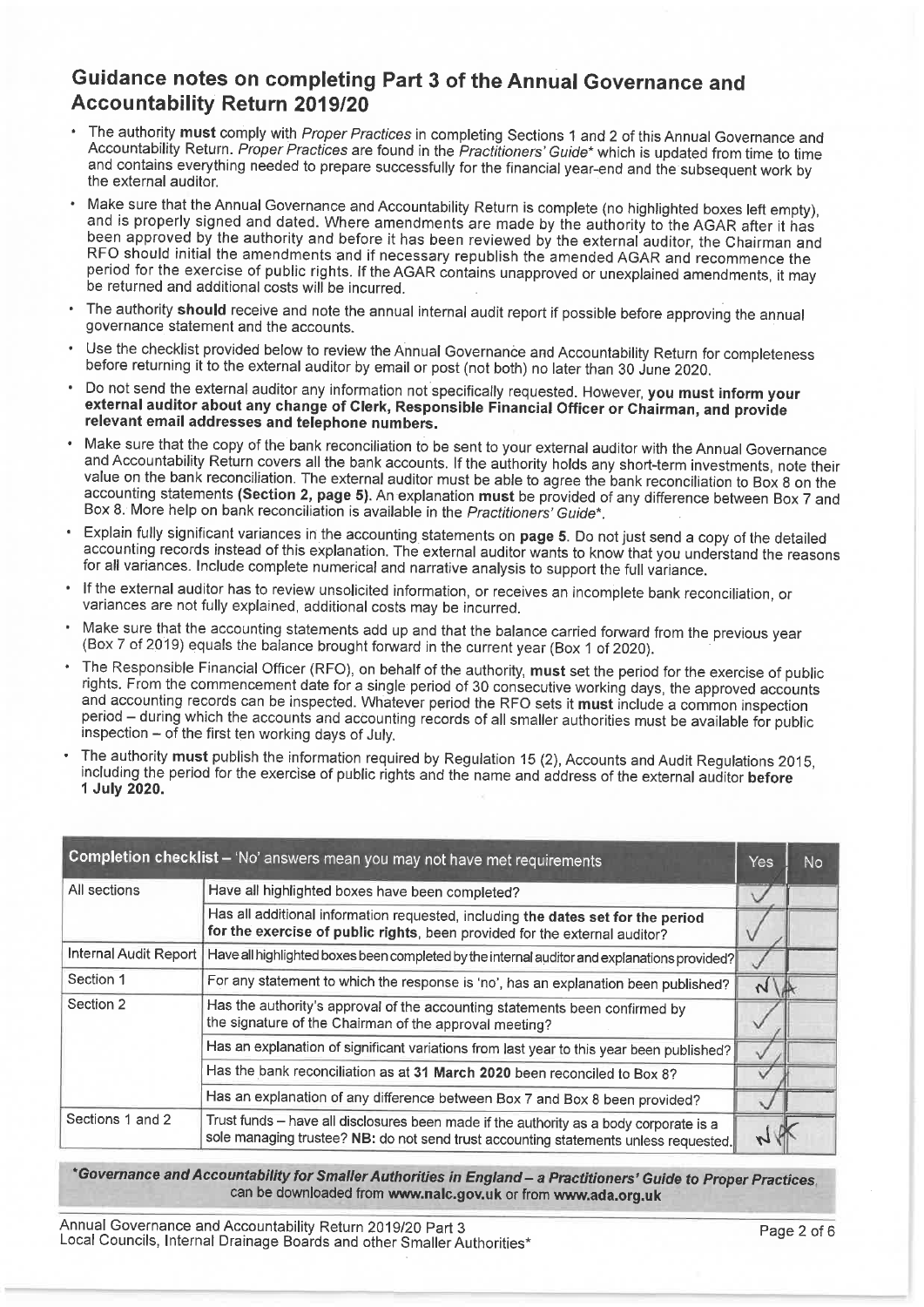## **Annual Internal Audit Report 2019/20**

## STROUD TOWN COUNCIL.

This authority's internal auditor, acting independently and on the basis of an assessment of risk, carried out a selective assessment of compliance with relevant procedures and controls to be in operation during the financial year ended 31 March 2020.

The internal audit for 2019/20 has been carried out in accordance with this authority's needs and planned coverage. On the basis of the findings in the areas examined, the internal audit conclusions are summarised in this table. Set out below are the objectives of internal control and alongside are the internal audit conclusions on whether, in all significant respects, the control objectives were being achieved throughout the financial year to a standard adequate to meet the needs of this authority.

| internal control objective<br><b>Suit</b>                                                                                                                                                                                                                                                                             |              | Agreed? Please choose<br>one of the following |                         |  |
|-----------------------------------------------------------------------------------------------------------------------------------------------------------------------------------------------------------------------------------------------------------------------------------------------------------------------|--------------|-----------------------------------------------|-------------------------|--|
|                                                                                                                                                                                                                                                                                                                       | Yes          | No <sup>1</sup>                               | <b>Not</b><br>covered** |  |
| A. Appropriate accounting records have been properly kept throughout the financial year.                                                                                                                                                                                                                              | $\checkmark$ |                                               |                         |  |
| B. This authority complied with its financial regulations, payments were supported by invoices, all<br>expenditure was approved and VAT was appropriately accounted for.                                                                                                                                              | $\checkmark$ |                                               |                         |  |
| C. This authority assessed the significant risks to achieving its objectives and reviewed the adequacy<br>of arrangements to manage these.                                                                                                                                                                            | $\checkmark$ |                                               |                         |  |
| D. The precept or rates requirement resulted from an adequate budgetary process; progress against<br>the budget was regularly monitored; and reserves were appropriate.                                                                                                                                               | $\checkmark$ |                                               |                         |  |
| E. Expected income was fully received, based on correct prices, properly recorded and promptly<br>banked; and VAT was appropriately accounted for.                                                                                                                                                                    | $\checkmark$ |                                               |                         |  |
| F. Petty cash payments were properly supported by receipts, all petty cash expenditure was<br>approved and VAT appropriately accounted for.                                                                                                                                                                           | $\checkmark$ |                                               |                         |  |
| G. Salaries to employees and allowances to members were paid in accordance with this authority's<br>approvals, and PAYE and NI requirements were properly applied.                                                                                                                                                    | $\checkmark$ |                                               |                         |  |
| H. Asset and investments registers were complete and accurate and properly maintained.                                                                                                                                                                                                                                | $\checkmark$ |                                               |                         |  |
| I. Periodic and year-end bank account reconciliations were properly carried out.                                                                                                                                                                                                                                      | $\checkmark$ |                                               |                         |  |
| J. Accounting statements prepared during the year were prepared on the correct accounting basis<br>(receipts and payments or income and expenditure), agreed to the cash book, supported by an<br>adequate audit trail from underlying records and where appropriate debtors and creditors were<br>properly recorded. | $\checkmark$ |                                               |                         |  |
| K. IF the authority certified itself as exempt from a limited assurance review in 2018/19, it met the<br>exemption criteria and correctly declared itself exempt. (If the authority had a limited assurance<br>review of its 2018/19 AGAR tick "not covered")                                                         |              |                                               | J                       |  |
| L. The authority has demonstrated that during summer 2019 it correctly provided for the exercise<br>of public rights as required by the Accounts and Audit Regulations.                                                                                                                                               | $\checkmark$ |                                               |                         |  |
| M. (For local councils only)<br>Trust funds (including charitable) - The council met its responsibilities as a trustee.                                                                                                                                                                                               | Yes          | No                                            | Not applicable          |  |
| for any other risk areas identified by this authority adequate controls existed (list any other risk areas on senarate sheets if needed)                                                                                                                                                                              |              |                                               | J                       |  |

Date(s) internal audit undertaken

29/01/20

Name of person who carried out the internal audit GAPTC (J.Shirley)

Date

Signature of person who carried out the internal audit

Bring

19/04/20

\*If the response is 'no' you must include a note to state the implications and action being taken to address any weakness in control identified (add separate sheets if needed).

\*\*Note: If the response is 'not covered' please state when the most recent internal audit work was done in this area and when it is next planned, or, if coverage is not required, the annual internal audit report must explain why not (add separate sheets if needed).

Annual Governance and Accountability Return 2019/20 Part 3 Local Councils, Internal Drainage Boards and other Smaller Authorities\*

Page 3 of 6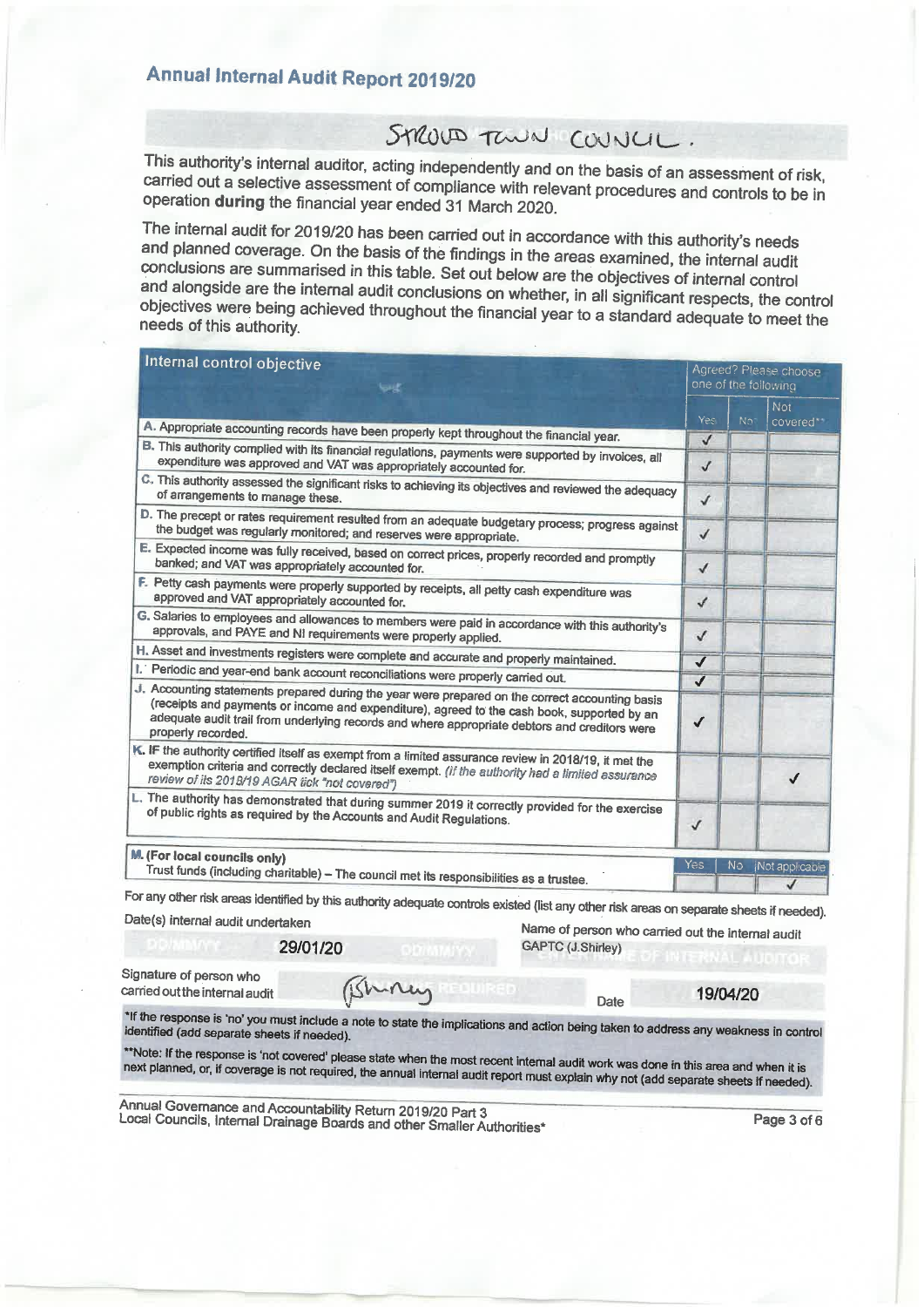### Section 1 - Annual Governance Statement 2019/20

We acknowledge as the members of:

#### **STROUD TOWN COUNCIL**

our responsibility for ensuring that there is a sound system of internal control, including arrangements for the preparation of the Accounting Statements. We confirm, to the best of our knowledge and belief, with respect to the Accounting Statements for the year ended 31 March 2020, that:

|                                                                                                                                                                                                                                                                                                                | Agreed |           |                                                                                                                                                                                               |                                                                                                                                 |  |
|----------------------------------------------------------------------------------------------------------------------------------------------------------------------------------------------------------------------------------------------------------------------------------------------------------------|--------|-----------|-----------------------------------------------------------------------------------------------------------------------------------------------------------------------------------------------|---------------------------------------------------------------------------------------------------------------------------------|--|
|                                                                                                                                                                                                                                                                                                                | Yes    | $No*$     |                                                                                                                                                                                               | 'Yes' means that this authority:                                                                                                |  |
| 1. We have put in place arrangements for effective financial<br>management during the year, and for the preparation of<br>the accounting statements.                                                                                                                                                           |        |           | prepared its accounting statements in accordance<br>with the Accounts and Audit Regulations.                                                                                                  |                                                                                                                                 |  |
| 2. We maintained an adequate system of internal control<br>including measures designed to prevent and detect fraud<br>and corruption and reviewed its effectiveness.                                                                                                                                           |        |           | made proper arrangements and accepted responsibility<br>for safeguarding the public money and resources in<br>its charge.                                                                     |                                                                                                                                 |  |
| 3. We took all reasonable steps to assure ourselves<br>that there are no matters of actual or potential<br>non-compliance with laws, regulations and Proper<br>Practices that could have a significant financial effect<br>on the ability of this authority to conduct its<br>business or manage its finances. |        |           | has only done what it has the legal power to do and has<br>complied with Proper Practices in doing so.                                                                                        |                                                                                                                                 |  |
| 4. We provided proper opportunity during the year for<br>the exercise of electors' rights in accordance with the<br>requirements of the Accounts and Audit Regulations.                                                                                                                                        |        |           | during the year gave all persons interested the opportunity to<br>inspect and ask questions about this authority's accounts.                                                                  |                                                                                                                                 |  |
| 5. We carried out an assessment of the risks facing this<br>authority and took appropriate steps to manage those<br>risks, including the introduction of internal controls and/or<br>external insurance cover where required.                                                                                  |        |           | considered and documented the financial and other risks it<br>faces and dealt with them properly.                                                                                             |                                                                                                                                 |  |
| 6. We maintained throughout the year an adequate and<br>effective system of internal audit of the accounting<br>records and control systems.                                                                                                                                                                   |        |           | arranged for a competent person, independent of the financial<br>controls and procedures, to give an objective view on whether<br>internal controls meet the needs of this smaller authority. |                                                                                                                                 |  |
| 7. We took appropriate action on all matters raised<br>in reports from internal and external audit.                                                                                                                                                                                                            |        |           | responded to matters brought to its attention by internal and<br>external audit.                                                                                                              |                                                                                                                                 |  |
| 8. We considered whether any litigation, liabilities or<br>commitments, events or transactions, occurring either<br>during or after the year-end, have a financial impact on<br>this authority and, where appropriate, have included them<br>in the accounting statements.                                     |        |           | disclosed everything it should have about its business activity<br>during the year including events taking place after the year<br>end if relevant.                                           |                                                                                                                                 |  |
| 9. (For local councils only) Trust funds including<br>charitable. In our capacity as the sole managing<br>trustee we discharged our accountability<br>responsibilities for the fund(s)/assets, including<br>financial reporting and, if required, independent<br>examination or audit.                         | Yes    | <b>No</b> | N/A<br>v                                                                                                                                                                                      | has met all of its responsibilities where, as a body<br>corporate, it is a sole managing trustee of a local<br>trust or trusts. |  |

\*Please provide explanations to the external auditor on a separate sheet for each 'No' response and describe how the authority will address the weaknesses identified. These sheets must be published with the Annual Governance Statement.

| This Annual Governance Statement was approved at a<br>meeting of the authority on:                                      | Signed by the Chairman and Clerk of the meeting where<br>approval was given: |  |  |  |
|-------------------------------------------------------------------------------------------------------------------------|------------------------------------------------------------------------------|--|--|--|
| 20/07/2020                                                                                                              | WhantsREQUIRED                                                               |  |  |  |
| and recorded as minute reference:                                                                                       | Chairman                                                                     |  |  |  |
| 15M15                                                                                                                   | Orraforing<br>Clerk                                                          |  |  |  |
| Other information required by the Transparency Codes (not part of Annual Governance Statement)<br>Authority web address |                                                                              |  |  |  |

www.stroudtown.gov.uk

**AUTHORITY WEBSITE ADDRESS**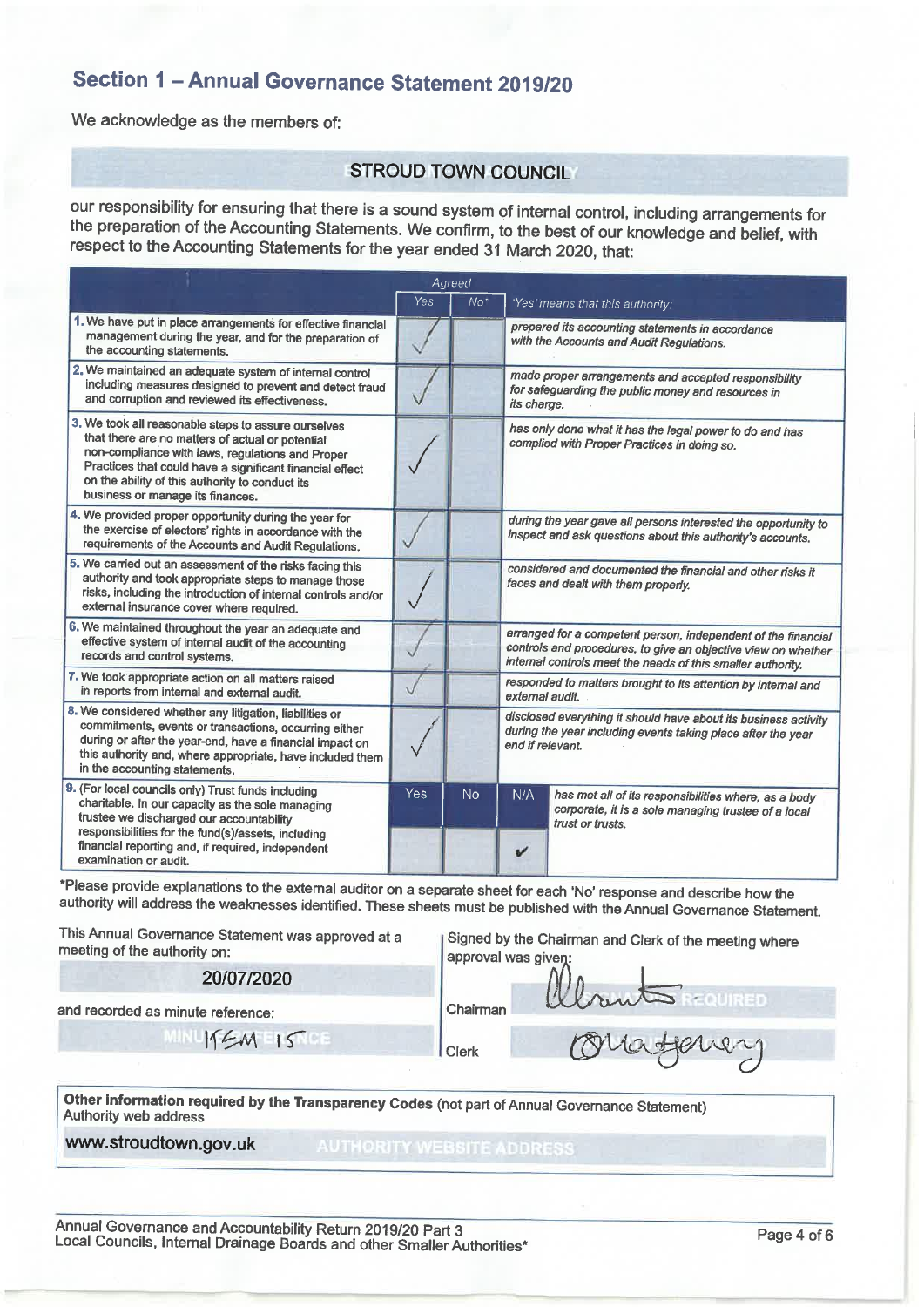# Section 2 - Accounting Statements 2019/20 for

|                                                                   | Year ending             |                       | Notes and nuidance                                                                                                                                                                                              |  |  |
|-------------------------------------------------------------------|-------------------------|-----------------------|-----------------------------------------------------------------------------------------------------------------------------------------------------------------------------------------------------------------|--|--|
| 1. Balances brought                                               | 31 March<br>2019<br>. f | 31 March<br>2020<br>£ | Please tound all figures to nearest £1. Do not leave any<br>hoxes blank and report £0 or Nil balances. All figures must<br>agree to underlying financial records.                                               |  |  |
| forward                                                           | 674,576                 | 706,242               | Total balances and reserves at the beginning of the year<br>as recorded in the financial records. Value must agree to<br>Box 7 of previous year.                                                                |  |  |
| 2. (+) Precept or Rates and<br>Levies                             | 621,918                 | 682,953               | Total amount of precept (or for IDBs rates and levies)<br>received or receivable in the year. Exclude any grants<br>received                                                                                    |  |  |
| 3. (+) Total other receipts                                       | 258,989                 | 124,243               | Total income or receipts as recorded in the cashbook less<br>the precept or rates/levies received (line 2) Include any<br>grants received                                                                       |  |  |
| 4. (-) Staff costs                                                | 298,331                 | 328,264               | Total expenditure or payments made to and on behalf<br>of all employees. Include gross salaries and wages<br>employers NI contributions, employers pension<br>contributions, gratuities and severance payments. |  |  |
| 5. (-) Loan interest/capital<br>repayments                        | 19,763                  | 35,248                | Total expenditure or payments of capital and interest<br>made during the year on the authority's borrowings (if any)                                                                                            |  |  |
| 6. (-) All other payments                                         | 531,147                 | 460,954               | Total expenditure or payments as recorded in the cash-<br>book less staff costs (line 4) and loan interest/capital<br>repayments (line 5).                                                                      |  |  |
| 7. $(=)$ Balances carried<br>forward                              | 706,242                 | 688,972               | Total balances and reserves at the end of the year Must<br>equal $(1+2+3) - (4+5+6)$ .                                                                                                                          |  |  |
| 8. Total value of cash and<br>short term investments              | 696,423                 | 693,738               | The sum of all current and deposit bank accounts, cash<br>holdings and short term investments held as at 31 March -<br>To agree with bank reconciliation.                                                       |  |  |
| 9. Total fixed assets plus<br>long term investments<br>and assets | 986,592                 | 1,006,365             | The value of all the property the authority owns - it is made.<br>up of all its fixed assets and long term investments as at<br>31 March.                                                                       |  |  |
| 10. Total borrowings                                              | 337,763                 | 312,619               | The outstanding capital balance as at 31 March of all loans                                                                                                                                                     |  |  |

**STROUD TOWN COUNCIL** 

from third parties (including PWLB). 11. (For Local Councils Only) Disclosure note The Council, as a body corporate, acts as sole trustee for Yes No re Trust funds (including charitable) and is responsible for managing Trust funds or assets N B The figures in the accounting statements above do  $\checkmark$ not include any Trust transactions

I certify that for the year ended 31 March 2020 the Accounting | Statements in this Annual Governance and Accountability Return have been prepared on either a receipts and payments or income and expenditure basis following the guidance in Governance and Accountability for Smaller Authorities - a Practitioners' Guide to Proper Practices and present fairly the financial position of this authority.

Signed by Responsible Financial Officer before being<br>presented to the authority for approval

Date

I confirm that these Accounting Statements were approved by this authority on this date

 $200125$ 

as recorded in minute reference.

**ITEM 17** 

Signed by Chairman of the meeting where the Accounting Statements Mene/approved Gurtan

Annual Governance and Accountability Return 2019/20 Part 3 Local Councils, Internal Drainage Boards and other Smaller Authorities\*

 $1307200$